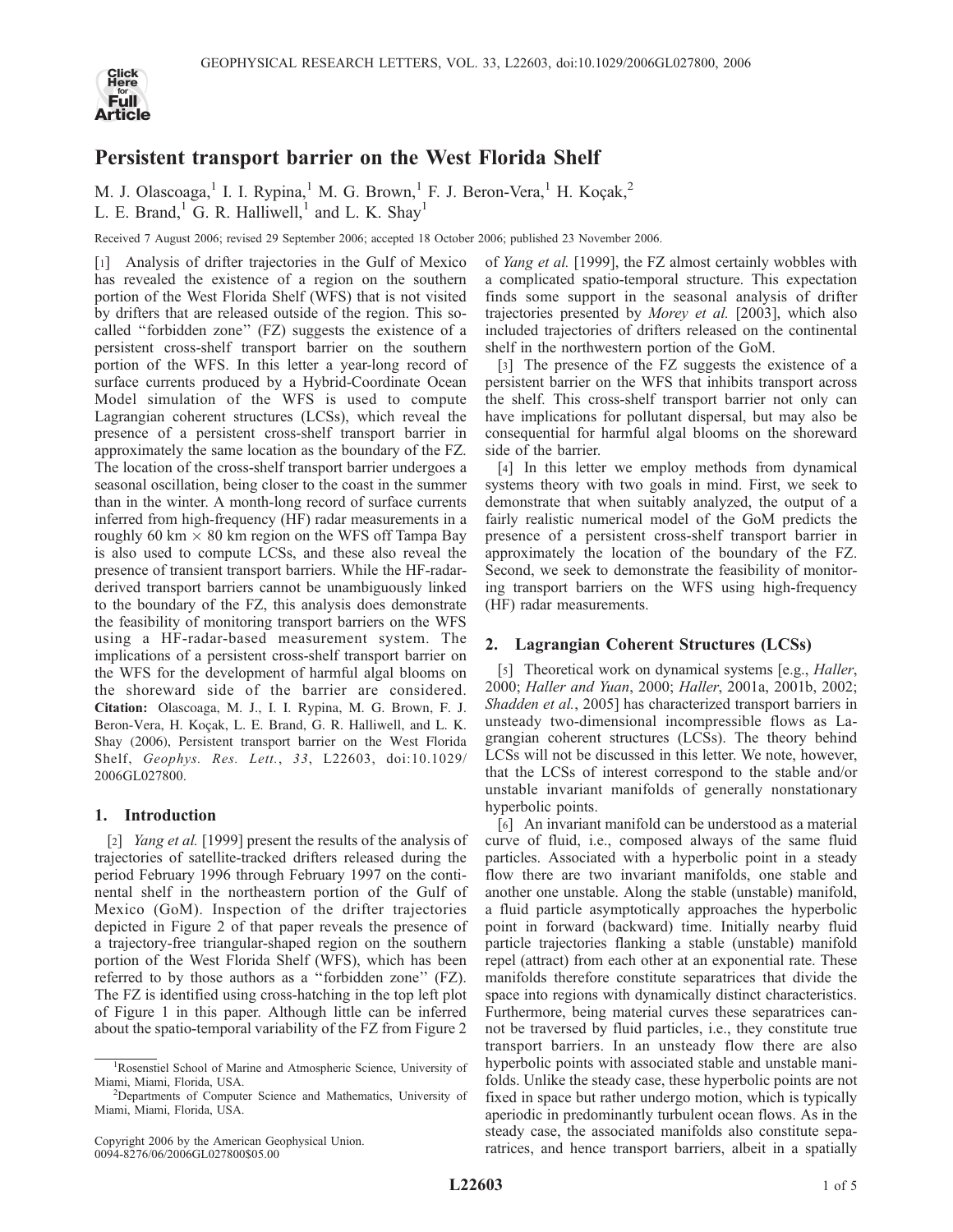

Figure 1. Sequence of snapshots of FTLE field (1) computed backward in time using surface currents generated by a HYCOM simulation of the WFS for year 2004. Ridges of FTLE field define attracting LCSs. Note the presence of a triangular-shaped area on the southern portion of the WFS with small FTLEs bounded by the western Florida coast on the east, the lower Florida keys on the south, and large ridges of FTLE field on the west. The latter constitute a barrier for crossshelf transport, which is seen to undergo a seasonal oscillation near the western boundary of the FZ. The FZ, as identified by *Yang et al.* [1999], corresponds to the cross-hatched domain in the top left plot. The HF-radar measurement domain that was used to produce Figure 2 is identified in the bottom left plot.

local sense and for sufficiently short time. Generically there is chaotic motion in the vicinity of the points where the stable and unstable manifolds intersect one another after successively stretching and folding. These intersections lead to the formation of regions with a highly intricate tanglelike structure. In these regions trajectories of initially nearby fluid particles rapidly diverge and fluid particles from other regions are injected in between, which constitutes a very effective mechanism for mixing.

[7] Identification of LCSs, which is generally not possible from naked-eye inspection of snapshots of simulated or measured velocity fields and is very difficult from the inspection of individual fluid particle trajectories, is critically important for understanding transport and mixing of tracers in the ocean. The computation of finite-time Lyapunov exponents (FTLEs) provides a practical means of identifying repelling and attracting LCSs that approximate stable and unstable manifolds, respectively. The FTLE is the finite-time average of the maximum expansion or contraction rate for pairs of passively advected fluid particles. More specifically, the FTLE is defined as

$$
\sigma_t^{\tau}(\mathbf{x}) := \frac{1}{|\tau|} \ln \|\partial_{\mathbf{x}} \varphi_t^{t+\tau}(\mathbf{x})\|,\tag{1}
$$

where  $\| \text{ } \|$  denotes the L<sub>2</sub> norm and  $\varphi_t^{t+\tau}$ :  $\mathbf{x}(t) \mapsto \mathbf{x}(t + \tau)$  is the flow map that takes fluid particles from their initial location at time t to their location at time  $t + \tau$ . The flow map  $\varphi_t^{t+\tau}$  is obtained by solving the fluid particle motion regarded as a dynamical system obeying

$$
\dot{\mathbf{x}} = \mathbf{u}(\mathbf{x}, t),\tag{2}
$$

where the overdot stands for time differentiation and  $\mathbf{u}(\mathbf{x}, t)$ is a prescribed velocity field. Repelling and attracting LCSs are then defined [Haller, 2002; Shadden et al., 2005] as maximizing ridges of FTLE field computed forward ( $\tau > 0$ ) and backward ( $\tau$  < 0) in time, respectively. Some caveats are noted in these references. This calculation method is particularly well suited for the identification of stable and unstable manifolds near hyperbolic regions [Molcard et al., 2006].

[8] We remark that while LCSs are fundamentally a Lagrangian concept, the algorithm used to identify such structures requires a high resolution Eulerian description of the flow. Recently, *Lekien et al.* [2005] has successfully applied this theory to identify transport barriers using HFradar-derived surface velocity on the east Florida shelf.

#### 3. LCSs Derived From Simulated Currents

[9] Numerical model output provides a flow description  $u(x, t)$  that is suitable for use to identify LCSs. Also, it has the advantage of allowing for a spatio-temporal coverage that is impossible to attain with existing observational systems. Here we consider a year-long record of surface currents produced by a Hybrid-Coordinate Ocean Model (HYCOM) simulation along the WFS for the year 2004.

[10] The year-long record of simulated currents consists of daily surface velocity fields extracted in the WFS domain from a 0.04°-resolution, free-running HYCOM simulation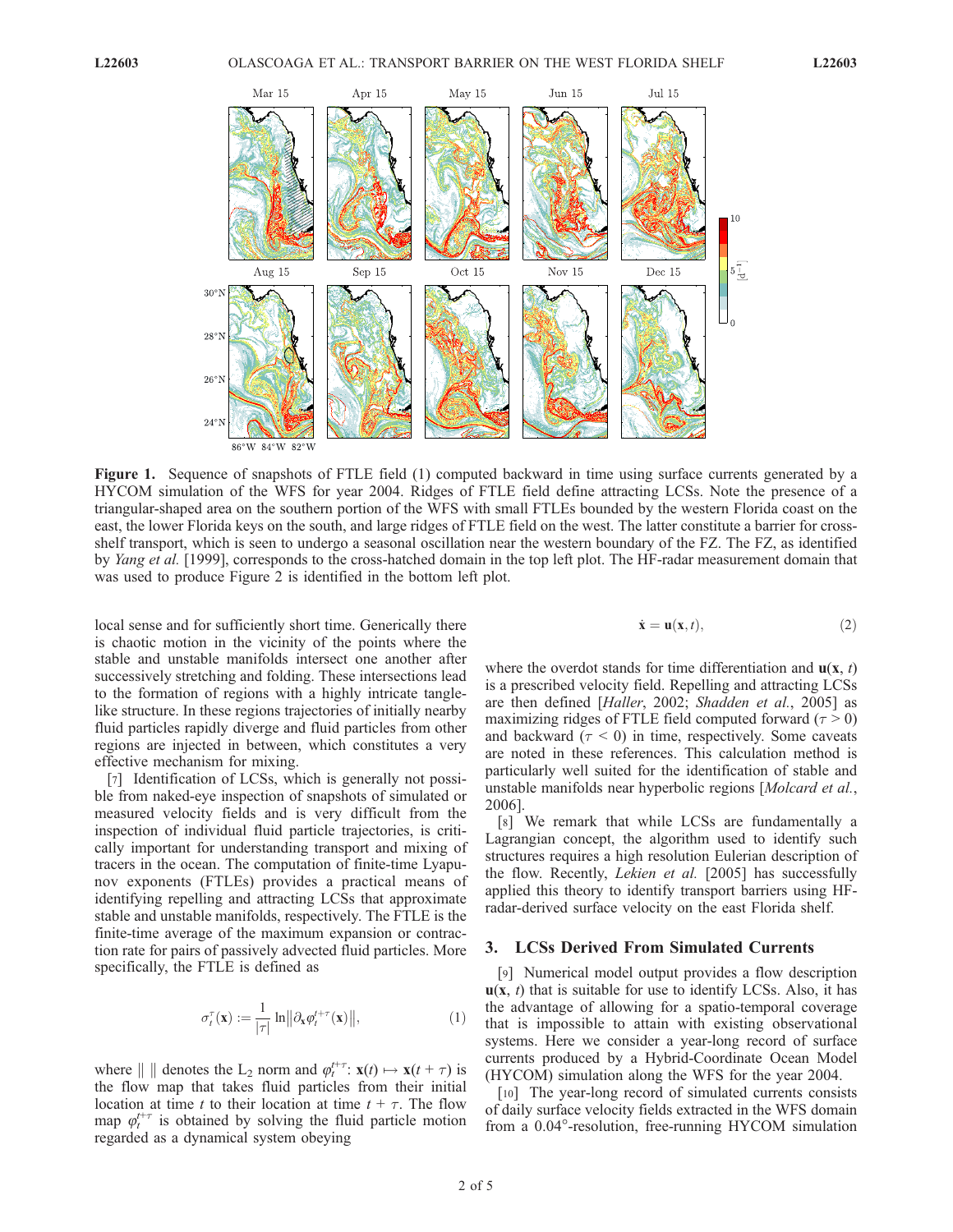of the GoM, itself nested within a 0.08-resolution Atlantic basin data assimilative nowcast, which was generated at the Naval Research Laboratory as part of a National Oceanographic Partnership Program in support of the Global Ocean Data Assimilation Experiment [Chassignet et al., 2006a, 2006b]. The Atlantic nowcast was forced with realistic high-frequency forcing obtained from the U. S. Navy NOGAPS operational atmospheric model. It assimilated sea surface temperature and anomalous sea surface height from satellite altimetry with downward projection of anomalous temperature and salinity profiles. The nested GoM model was free-running and driven by the same highfrequency atmospheric forcing. The topography used in both models was derived from the ETOPO5 dataset, with the coastline in the GoM model following the 2 m isobath. Both models included river runoff.

[11] Figure 1 shows snapshots of FTLE field, which were computed using the software package MANGEN, a dynamical systems toolkit designed by F. Lekien that is available at http://www.lekien.com/ francois/software/mangen. At each time  $t$  the algorithm coded in MANGEN performs the following tasks. First, system (2) is integrated using a fourth-order Runge-Kutta-Fehlberg method for a grid of particles at time t to get their positions at time  $t + \tau$ , which are the values of the flow map at each point. This requires a smooth velocity field, which is attained by using a cubic interpolation method. Second, the spatial gradient of the flow map is obtained at each point in the initial grid by central differencing with neighboring grid points. Third, the FTLE is computed at each point in the initial grid by evaluating (1). The previous three steps are repeated for a range of t values to produce a time series of FTLE field. Here we have set  $\tau = -60$  d so that the ridges of the FTLE fields shown in Figure 1 correspond to attracting LCSs. The choice  $\tau = -60$  d was chosen because 60 d is approximately the time it takes a typical fluid particle to leave the WFS domain. Clearly, some particles will exit the domain before 60 d of integration. In this case, MANGEN evaluates expression (1) using the position of each such particles prior exiting the domain. Note that due to the choice  $\tau =$ 60 d, the time series of computed FTLE fields based on our year-long record of simulated currents can only have a 10-month maximum duration.

[12] The regions of most intense red tones in each plot of Figure 1 roughly indicate maximizing ridges of FTLE field. These regions are seen to form smooth, albeit structured, curves that constitute the desired LCSs or transport barriers. Of particular interest is the triangular-shaped area on the southern portion of the WFS with small FTLEs bounded by the western Florida coast on the east, the lower Florida keys on the south, and large maximizing ridges of FTLE field on the west. The latter constitute a cross-shelf transport barrier that approximately coincides in position with the western boundary of the FZ identified by *Yang et al.* [1999]. This is most clearly visible during the period May through September. The sequence of snapshots of FTLE field in Figure 1 also reveals a seasonal movement of the cross-shelf transport barrier, being farthest offshore during the winter and closest to the coast during the summer, which is in agreement with drifter observations [Morey et al., 2003].

[13] We have also computed FTLEs forward in time to produce repelling LCS fields (not shown). The combination of attracting and repelling LCS fields allows one to approximately identify the hyperbolic region where the aforementioned cross-shelf transport barrier originates. The hyperbolic region identified in this manner coincides approximately with that identified by Toner et al. [2003] where the computational domains overlap. In the *Toner et* al. [2003] work, stable and unstable manifolds were calculated using the straddling technique of Miller et al. [1997] based on velocity fields produced by a Princeton Ocean Model (POM) simulation of the GoM.

## 4. LCSs Derived From Measured Currents

[14] Figure 2 shows a sequence of snapshots of FTLE field computed using surface velocity inferred from HF radar measurements taken during September 2003 in an approximately 60 km  $\times$  80 km domain on the WFS off Tampa Bay (Figure 1, bottom left plot).

[15] The HF radar measurements were made with the Wellen radar system, which mapped coastal ocean surface currents over the above domain with 30-minute interval during one month [Shay et al., 2006]. The computation of FTLEs was performed backward in time ( $\tau = -60$  h) so that the maximizing ridges of FTLE field in Figure 2 indicate attracting LCSs, which approximate the unstable manifolds of the strongest hyperbolic structures in the area. The numerical computation of the FTLEs was not carried out using the MANGEN software package. Instead, we developed our own MATLAB codes, which, employing a methodology similar to that outlined in the previous section, allowed us to more easily handling FTLE computation based on velocity data defined on an irregular and completely open domain.

[16] The transport barrier character of the attracting LCSs identified in the FTLE fields depicted in Figure 2 is illustrated by numerically simulating the evolution of three clusters of fluid particles. One of the clusters (black spot in Figure 2) is initially chosen to lie on top of one LCS, while the other two clusters (dark-blue and magenta spots in Figure 2) are initially located on opposite sides of the LCS. The temporal evolution of the clusters reveals that the black cluster remains on top of the LCS and stretches along it as time progresses. The dark-blue and magenta clusters remain on opposite sides, indicating the absence of transport across the LCS.

[17] We remark that LCSs are identifiable in the region covered by the HF radar system through the whole month of September 2003. However, because of the limited domain of the radar footprint and the short deployment time window, we cannot say with certainty that any of the observed structures corresponds to the boundary of the FZ. In spite of this uncertainty, our analysis of the HF radar measurements is highly encouraging inasmuch as it demonstrates the feasibility of tracking the evolution of the boundary of the FZ in near real time.

## 5. Biological Implications

[18] In addition to being an interesting physical feature whose underlying dynamics deserves further study, the cross-shelf transport barrier on the WFS also has potentially important biological implications.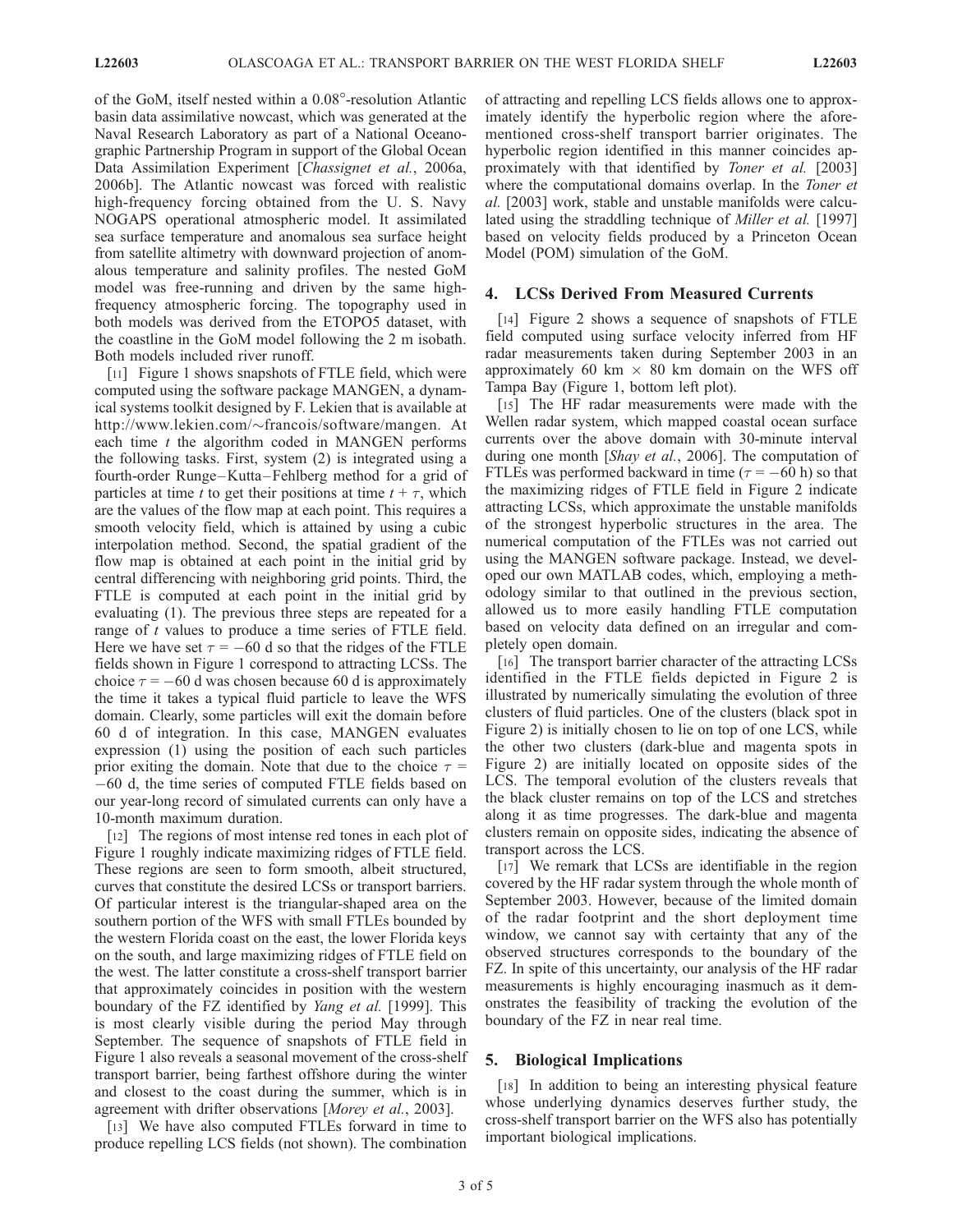

Figure 2. As in Figure 1 but using HF-radar-derived surface currents in a roughly 60 km  $\times 80$  km domain on the WFS off Tampa Bay (Figure 1, bottom left plot). The black, dark-blue, and magenta spots in each plot indicate clusters of passively advected fluid particles tracked from their initial location in the top left plot. Note how the black spot stretches along one of the identified LCSs and the dark-blue and magenta spots flanking this LCS are attracted to the LCS but do not cross it.

[19] The toxic dinoflagellate Karenia brevis has a rather restricted spatial distribution, primarily the GoM [Kusek et al., 1999]. While K. brevis exists in low concentrations in vast areas of the GoM, it occasionally forms blooms along the northern and eastern coasts of the GoM [Wilson and Ray, 1956; Geesey and Tester, 1993; Tester and Steidinger, 1997; Dortch et al., 1998; Kusek et al., 1999; Magana et al., 2003]. The largest and most frequent blooms, however, occur along the southern portion of the WFS [Steidinger and Haddad, 1981; Kusek et al., 1999]. Where these occur, there can be widespread death of fish, manatees, dolphins, turtles, and seabirds as a result of the brevetoxins produced by K. brevis [Bossart et al., 1998; Landsberg and Steidinger, 1998; Landsberg, 2002; Shumway et al., 2003; Flewelling et al., 2005]. The brevetoxins also end up in an aerosol, which affects human respiration [Backer et al., 2003; Kirkpatrick et al., 2004]. Being slow growing while fast swimming algae [Chan, 1978; Brand and Guillard, 1981], dinoflagellates have the highest potential for achieving high population densities as a consequence of biophysical accumulation rather than actual growth. As a result of expatriate losses, K. brevis (and other dinoflagellates) would be expected to develop large blooms only in regions where stirring by currents is weak. Indeed, many dinoflagellate blooms tend to occur in enclosed basins such as estuaries and lagoons, where expatriate losses are reduced. However, as mentioned above, K. brevis often forms large blooms along the open coastline of the southern portion of the WFS, typically inside the FZ.

[20] We hypothesize that the cross-shelf transport barrier associated with the FZ provides a mechanism that reduces K. brevis expatriation. A corollary of this hypothesis is that this barrier allows the nutrients from land runoff to accumulate near the coastline rather than being swept away by currents. While we cannot explain why  $K$ . brevis often dominates over other species of dinoflagellates in the FZ, we can predict that slow growing dinoflagellates will be more prevalent within the FZ than outside.

#### 6. Summary

[21] In this letter we have shown that, when analyzed using dynamical systems methods, a year-long record of surface currents produced using a regional version of HYCOM reveals the presence of a cross-shelf transport barrier on the southern portion of the WFS, which is in approximately the same location as the boundary of the FZ identified earlier by Yang et al. [1999] using satellitetracked drifter trajectories. The simulated cross-shelf transport barrier is persistent, being present in all seasons, while undergoing a seasonal oscillation. The simulated cross-shelf transport barrier is closer to shore in the summer months than in the winter months, in agreement with observations [Morey et al., 2003]. HF radar measurements were analyzed in a similar fashion and this analysis demonstrated the feasibility of experimentally monitoring transport barriers on the WFS using a system that can be operated in near real time. Finally, we have argued that a cross shelf transport barrier on the WFS has potentially important biological implications.

[22] **Acknowledgments.** We thank I. Udovydchenkov for useful discussions. MJO was supported by NSF grant CMG-0417425 and PARA-DIGM NSF/ONR-NOPP grant N000014-02-1-0370. IAR, MGB, FJBV, and HK were supported by NSF grant CMG-0417425. LEB was supported by NSF grant OCE0432368 and NIEHS grant P50 ES12736. GRH was supported by NSF/ONR-NOPP grant N000140510892. LKS and the WERA HF Radar deployment and analyses were supported by ONR grant N00014-02-1-0972 through the SEA-COOS program administered by UNC-CH. The NOAA ACT program provided partial travel support for the WERA deployment personnel. We thank T. Cook, B. Haus, J. Martinez, and S. Guhin for deploying and maintaining the radar along the WFS.